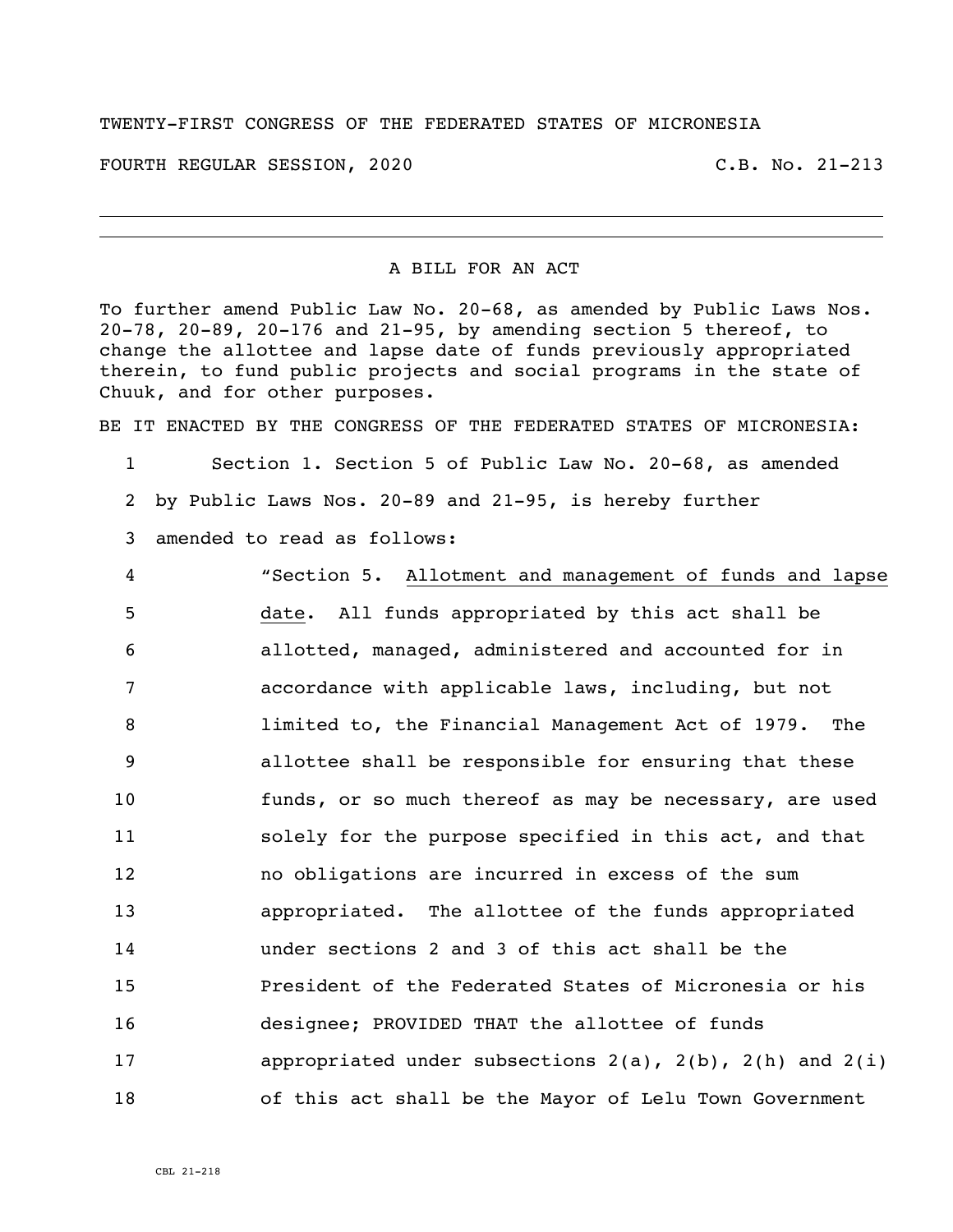or his designee; the allottee of funds appropriated under subsections 2(c) to 2(g) of this act shall be the Mayor of Tafunsak Municipal Government or his designee; the allottee of funds appropriation under subsection 3(1)(i) of this act shall be the Chief Magistrate of Sokehs Municipal Government or his designee; the allottee of funds appropriated under subsection 3(2)(a) of this act shall be the President of the COM-FSM Institute or his designee; the allottee of funds appropriated under subsection 3(2)(b) of this act shall be the Pohnpei Transportation Authority; the allottee of funds appropriated under subsections 3(2)(c) to 3(2)(g) of this act shall be the Secretary of the Department of Transportation, Communications and Infrastructure or his designee; the allottee of funds appropriated under subsections 3(4)(a) shall be the President of the COM- FSM Institute or his designee; the allottee of funds appropriated under subsection 3(4)(b) of this act shall be the Mayor of Pingelap Municipal Government or his designee; the allottee of funds appropriated under subsection 3(4)(c) of this act shall be the Mayor of Mwokilloa Municipal Government or his designee. The 23 allottee of funds appropriated under subsections  $4(1)[\tau]$  $\left\{\frac{4}{3}\right\}$  and 4(6) of this act shall be the Governor of Chuuk State or his designee. The allottee of funds